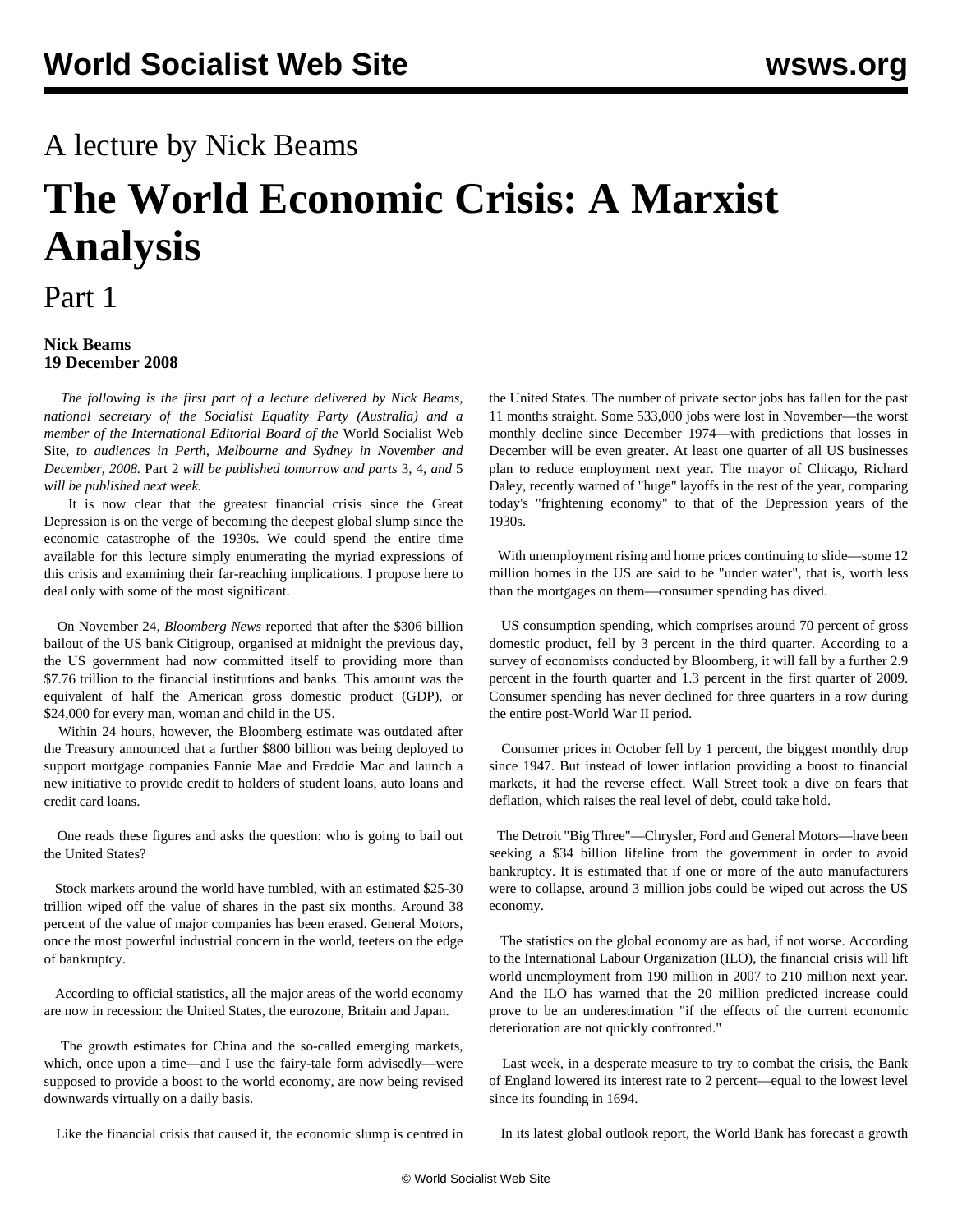rate in 2009 of just 1 percent for the world economy as a whole, and a contraction of 0.1 percent for the high-income countries. According to the Bank's chief economist, the world now faces "the worst recession since the Great Depression."

 The OECD, which covers the world's major industrialised economies, has forecast contractions of 0.9 percent, 0.1 percent and 0.5 percent for the US, Japan and the eurozone respectively.

 One of the most significant statistics concerns world trade. For 2009, the World Bank has forecast a decline of 2.5 percent in world trade volumes, compared with an increase of 5.8 percent this year and a rise of almost 10 percent in 2006. This will be the first time the actual volume of world trade will have decreased since the deep recession of 1982.

 On November 15, the leaders of the G20 group of countries, whose economies account for about 90 percent of global output, met in Washington to discuss proposals to meet the economic and financial crisis. It might have been better if they had not. The meeting demonstrated not only that the leaders of world capitalism are bereft of any program to deal with the situation, but the divisions among them are widening.

 On the eve of the meeting, Bush, anxious to repulse calls for greater regulation, delivered a speech extolling the virtues of the "free enterprise" system. The summit, he insisted, had to be devoted, above all, to a reaffirmation that "free market principles offer the surest path to lasting prosperity". It was necessary to "move forward with the free-market principles that have delivered prosperity and hope to people all across the globe." One might have wondered whether the speech was actually being delivered by a satirist from "Saturday Night Live", following Tina Fey's success with Sarah Palin.

 Three weeks before the summit, in a hearing before a US Congressional Committee, the high priest of the free market, Alan Greenspan, the former chairman of the Federal Reserve Board, had been forced to acknowledge the bankruptcy of the entire system he had been instrumental in building, and over which he had presided for almost two decades.

 "Those of us who have looked to the self-interest of lending institutions to protect shareholder's equity, myself included, are in a state of shocked disbelief," he said. The risk management system, based on the use of financial derivatives, had not only got out of control but had helped exacerbate the crisis. "This modern risk-management paradigm held sway for decades. The whole intellectual edifice, however, collapsed in the summer of last year." The crisis had "turned out to be much broader than anything I could have imagined. It has morphed from one gripped by liquidity restraints to one in which fears of insolvency are now paramount."

 Before the summit opened, the economics commentator of the *Financial Times,* Martin Wolf, explained why, in his view, preventing a global slump had to be the priority for governments and central banks. The idea that a quick recession could purge the world of past excesses was "ridiculous."

 "The danger is, instead, a slump, as a mountain of debt—in the US, equal to three times GDP—topples over into mass bankruptcy. The downward spiral would begin with further decay of financial systems and proceed via pervasive mistrust, the vanishing of credit, closure of vast numbers of businesses, soaring unemployment, tumbling commodity prices, cascading declines in asset prices and soaring repossessions. Globalisation would spread the catastrophe everywhere. ... This would be a recipe not for a revival of 19th century laissez-faire, but for xenophobia, nationalism and revolution. As it is, such outcomes are conceivable. ... Everything possible must be done to prevent the inescapable recession from turning into something worse" [*Financial Times*, October 29, 2008].

 In another pre-summit comment, the well-known international economist Barry Eichengreen warned it was far from clear that governments and central bankers were at all prepared for the difficulties that would follow as the crisis spread from Wall Street. "There is no agreement on what to do about the global economic downturn. Economically and financially there is a clear sense of things spiraling out of control again."

 The problems confronting the leaders of the G20 and global economic and financial authorities are not simply of an intellectual character. The inability to reach agreement and the rise of economic conflicts and tensions among the major powers is, first and foremost, a product of objective contradictions rooted in the world capitalist system itself.

 Take the question of regulation. Any analysis of the global financial system shows that some kind of international regulation is needed for the "efficient" operation of markets that are closely interconnected and integrated.

 But to put such a system in place is impossible. The reasons lie in the very structure of the world capitalist economy. All markets are global in scope, but the world remains divided among capitalist powers—some greater, some lesser. Each section of capital is in a continuous struggle against its global rivals to maintain and advance its profit share. Those that fail to do so go under or are taken over by their more powerful rivals. In this struggle, each section of capital looks to its "own" national state as a political force through which it can advance its interests. There exists a conflict of each against all.

 As the British magazine the *Economist* noted: "International finance cannot just be 'fixed', because the system is a tug-of-war between the global capital markets and national sovereignty. ... Governments broadly welcome the benefits of global finance, yet they are not prepared to set up either a global financial regulator, which would interfere deep inside their national markets, or a global lender of last resort." There is a fundamental dilemma, it concluded: "[I]nternational rules require enforcement, but nation-states demand sovereignty."

 All the participants at the G20 summit, along with their numerous advisers and economists, agreed that the growth of protectionism would have disastrous consequences for the world economy. It is an intellectual given that the Smoot Hawley Act of June 1930, which raised tariff barriers in the US, played a decisive role in sparking the series of retaliatory measures that contributed to the disastrous two-thirds contraction in world trade from 1929 to 1933.

 However, not only did the commitment, in the G20 summit communiqué, to eschew protectionist measures hang in the balance until the final hours, it was largely meaningless. This was made clear in a rather caustic comment by the foreign editor of the British *Daily Telegraph*.

 "With no evident irony, the statement says; 'We underscore the critical importance of rejecting protectionism and not turning inward in times of financial uncertainty. In this regard, within the next 12 months, we will refrain from raising new barriers to investment or trade in goods and services.'